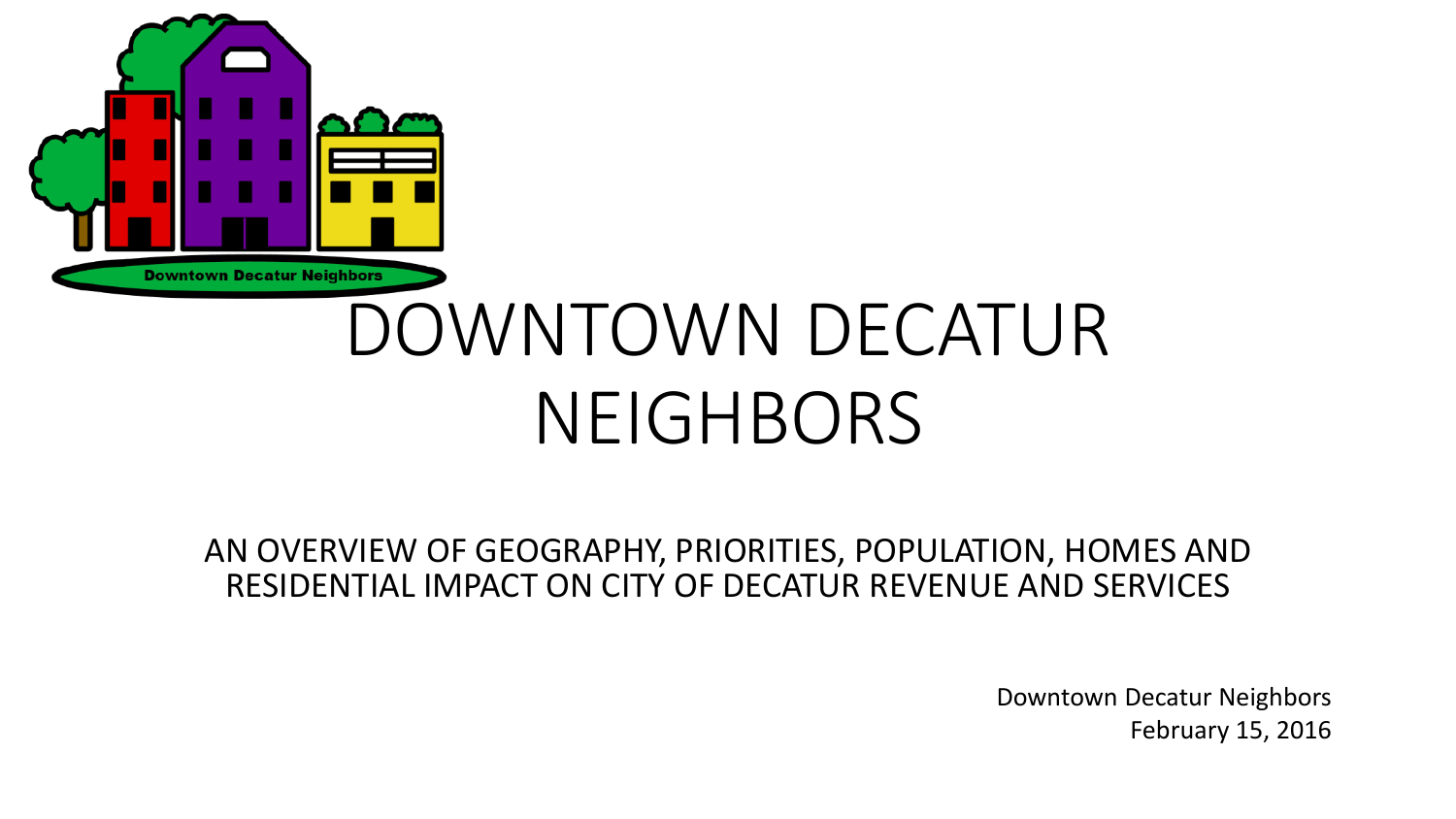## Downtown Decatur Neighbors Boundaries

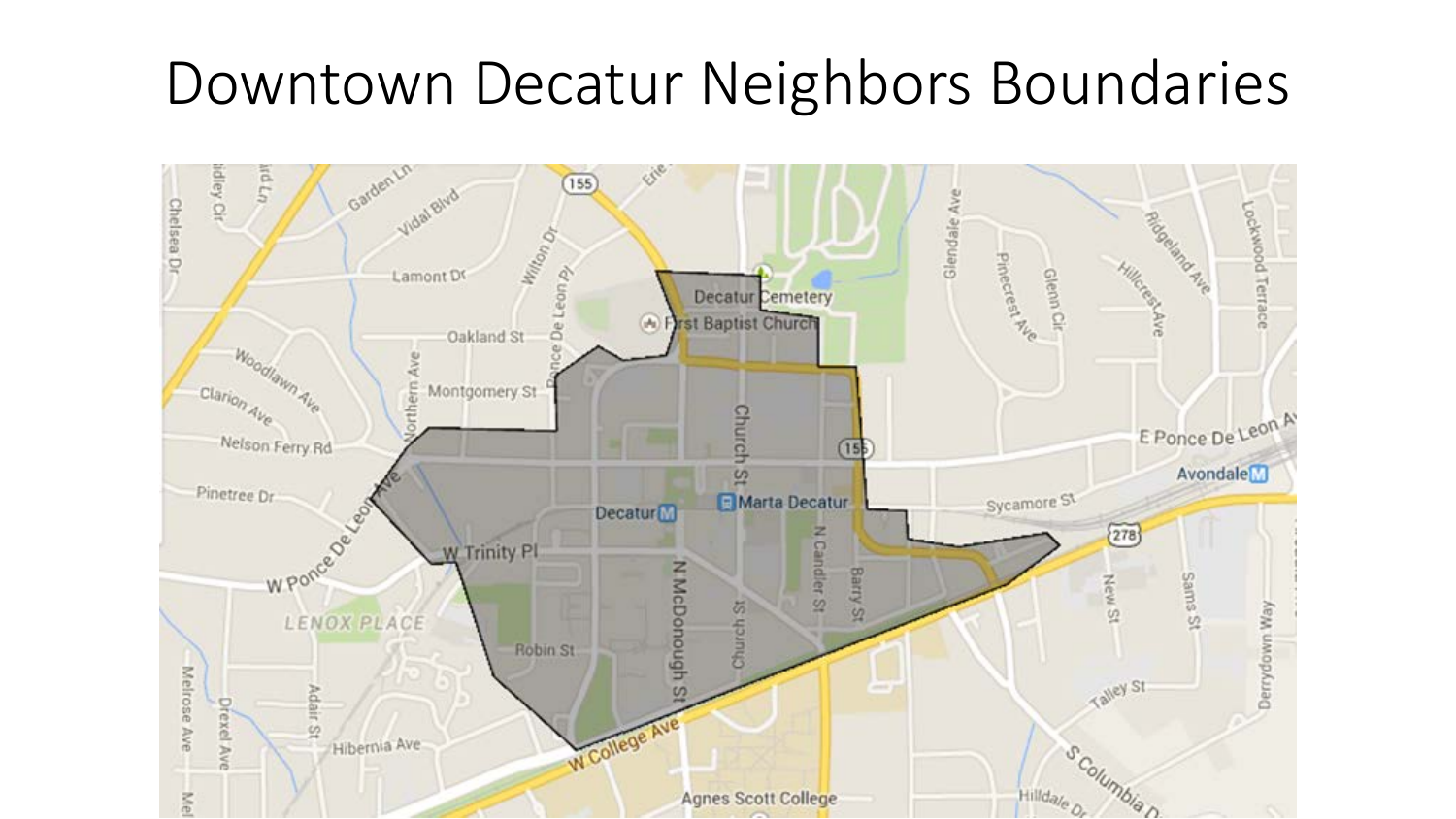## Downtown Decatur Neighbors Priorities

### Develop a Downtown Master Plan –

Incorporate residents' and other stakeholders' ideas to create a cohesive vision of excellence for Downtown Decatur - similar to the Avondale LCI plan.

### Create New Parks and Plazas –

Put excellent public spaces at the center of community identity. Add an additional 2+ acres of parks while ensuring that all of Downtown is within a 1/4-mile walk of a park.

### Build Pedestrian and Bicycle Infrastructure –

Improve crosswalks, sidewalks and dedicated bike lanes within Decatur's Special Pedestrian Area. Meet Decatur's walkability and mobility goals. Similar to Oakhurst Business District.

### Grow Community & Business Engagement –

Energize participation for social equity and positive change.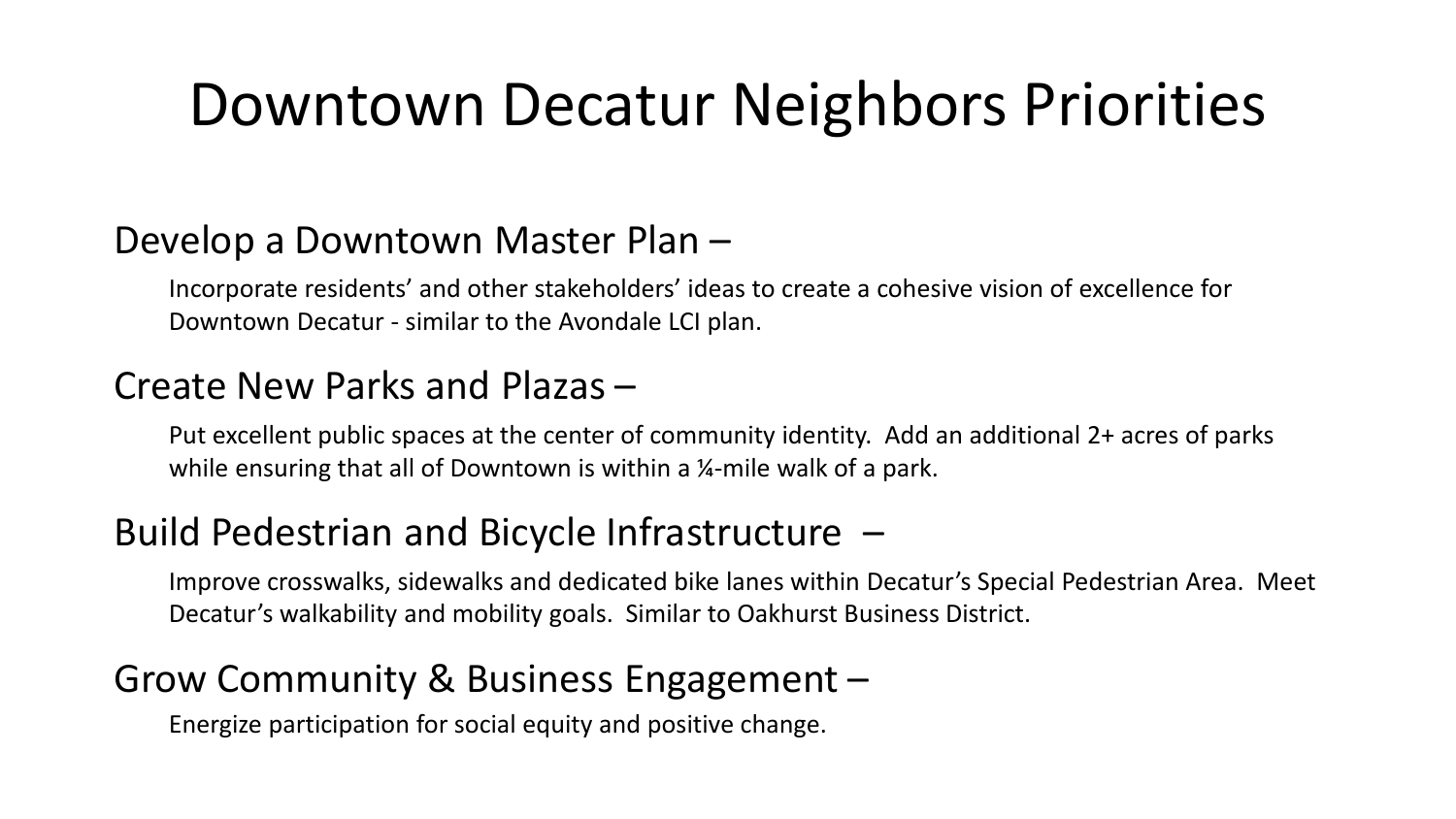## 30% of Decatur Homes will be Downtown in 2016

Downtown Homes

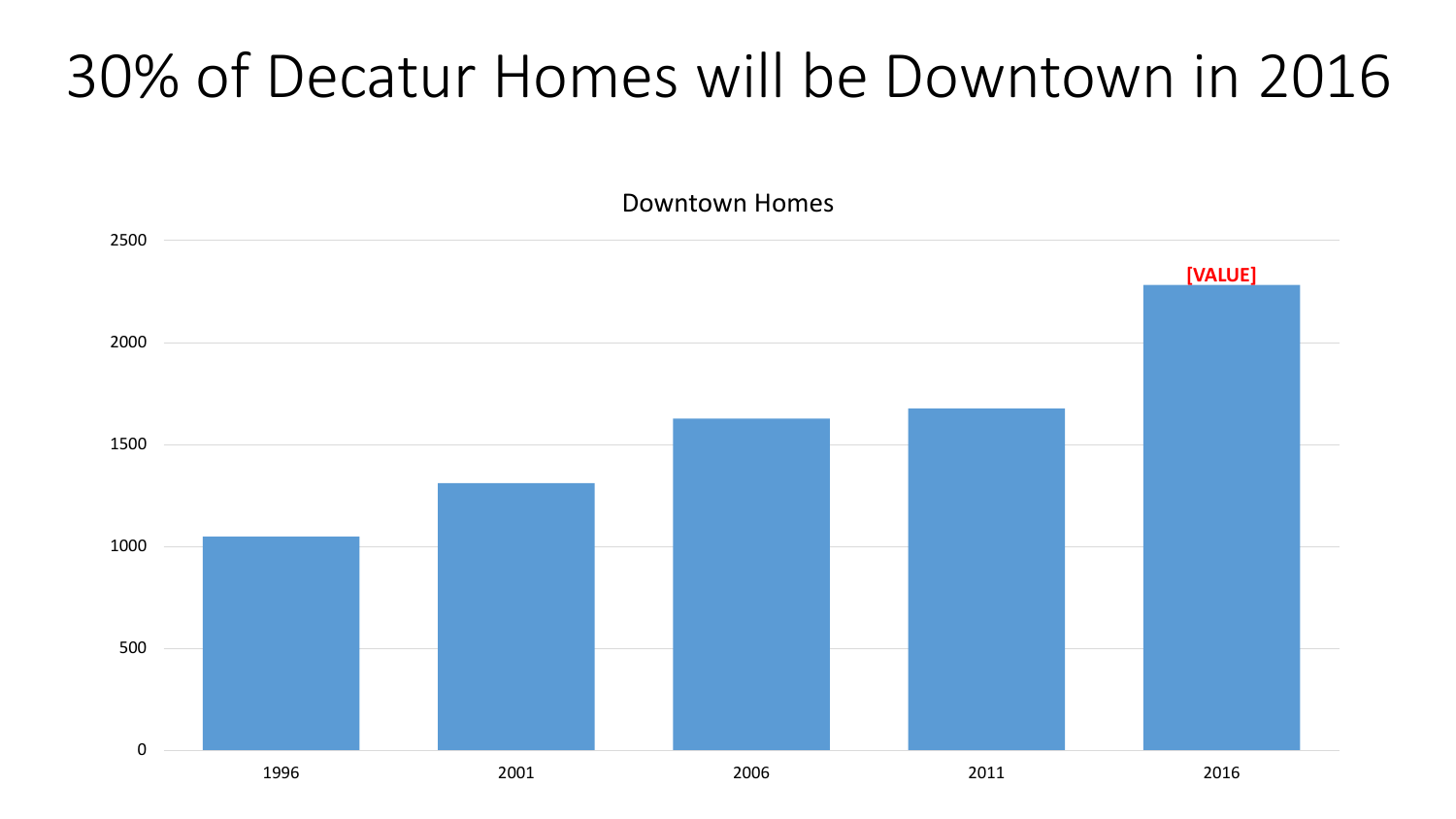# The Vast Majority Live in Thirteen Buildings & Allen Wilson

| • 335 Ponce      | 70  | • Ice House Lofts  | 101 |
|------------------|-----|--------------------|-----|
| • Alexan         | 167 | • Oliver House     | 80  |
| · Allen Wilson   | 111 | • Park Trace Apts. | 170 |
| • Arlo           | 210 | • Philips Tower    | 225 |
| • Artisan        | 126 | • Place on Ponce   | 234 |
| • The Clairemont | 68  | • Renaissance      | 170 |
| • Clairmont Oaks | 297 | • Town Square      | 105 |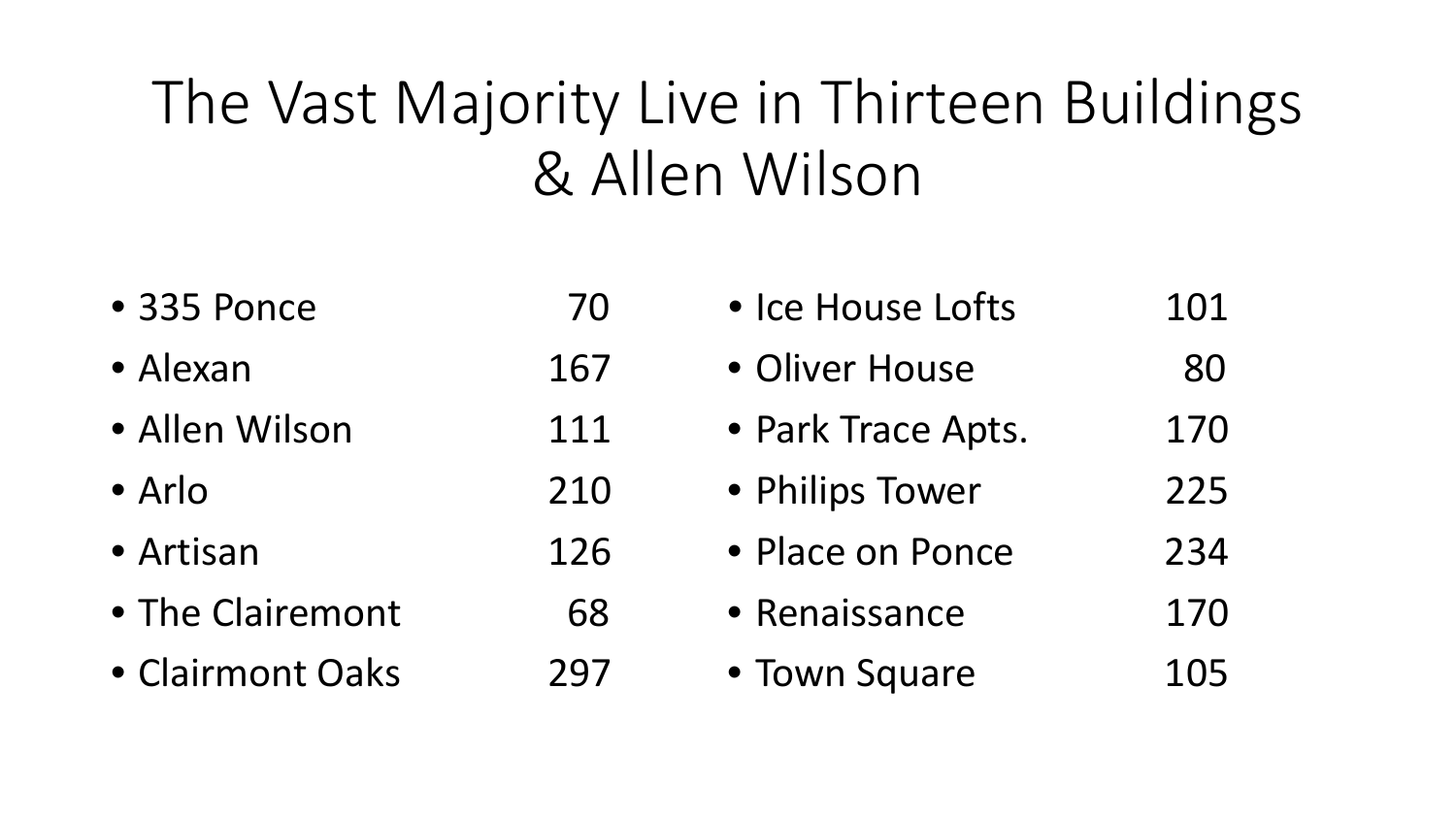### Multi-Family Communities Generate Significant Tax Revenue & Demand Few Services

- \$1.2 million annual subsidy to schools because most downtown residents don't have children in public schools *(September 2015 Decatur Focus)*
- "the downtown neighborhood…provides much of the market support for Decatur's restaurant and retail businesses" *(September 2015 Decatur Focus)*
- No internal roads or public utilities requiring maintenance *(every 100 detached homes require ½-mile of roads, sidewalks, water & sewer lines)*
- No recycling or municipal waste pickup
- Internal security systems and restricted access limit demands on public safety; No streets for police to patrol (grateful that they do patrol our parking decks)
- Internal sprinkler and alarm systems hooked up to Fire Department
- Stormwater detained on site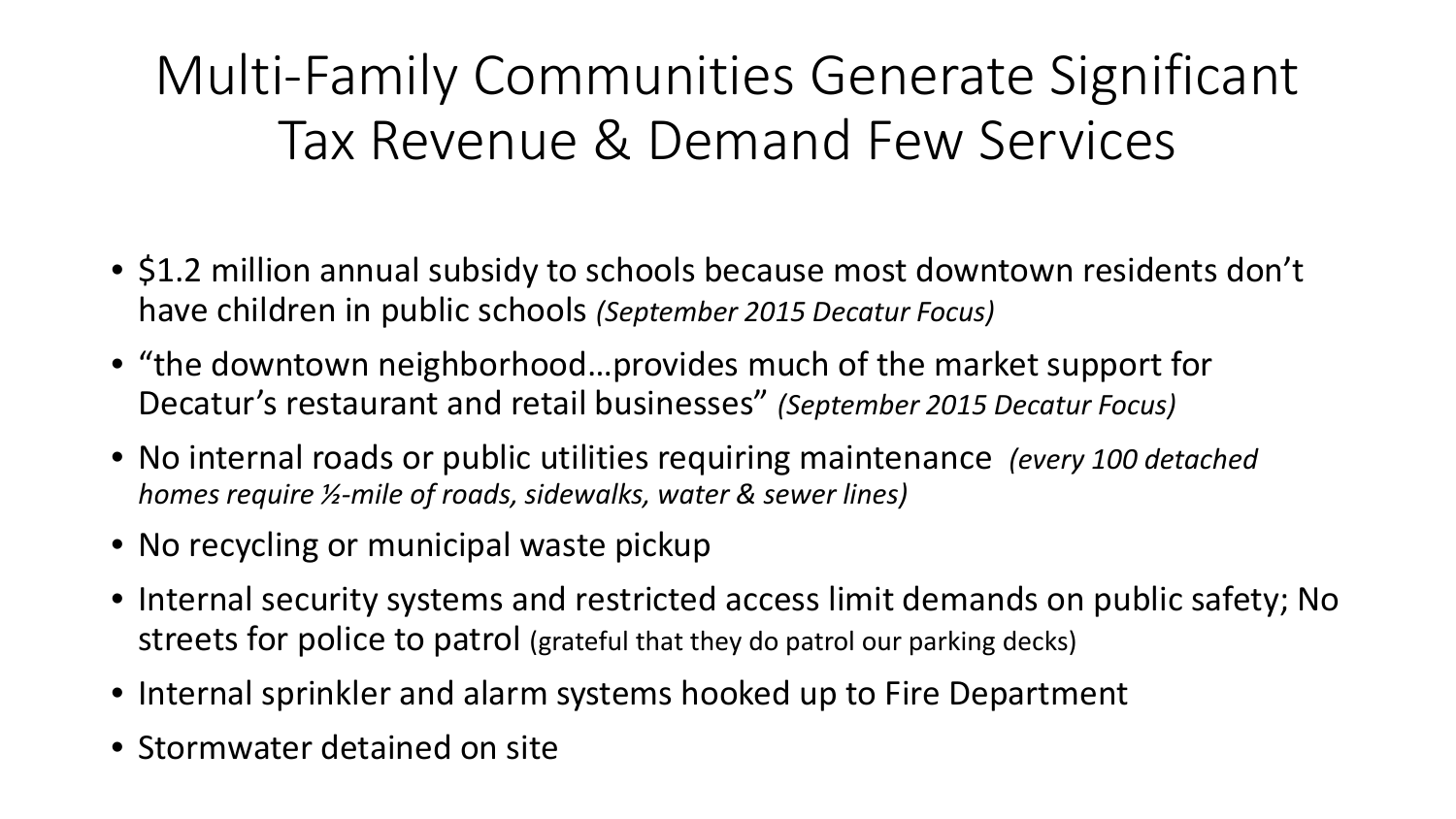# Multi-Family Housing Residents Have Unique Needs

- A transportation system that prioritizes non-vehicular forms of travel
- Restaurants (well provided for in Decatur) and retail within walking distance
- Public spaces that build community and provide a place for children, seniors, pets and adults to play (in lieu of yards)
- Accessible natural spaces that enhance residents' health, improve quality of life and meet our inherent need for nature